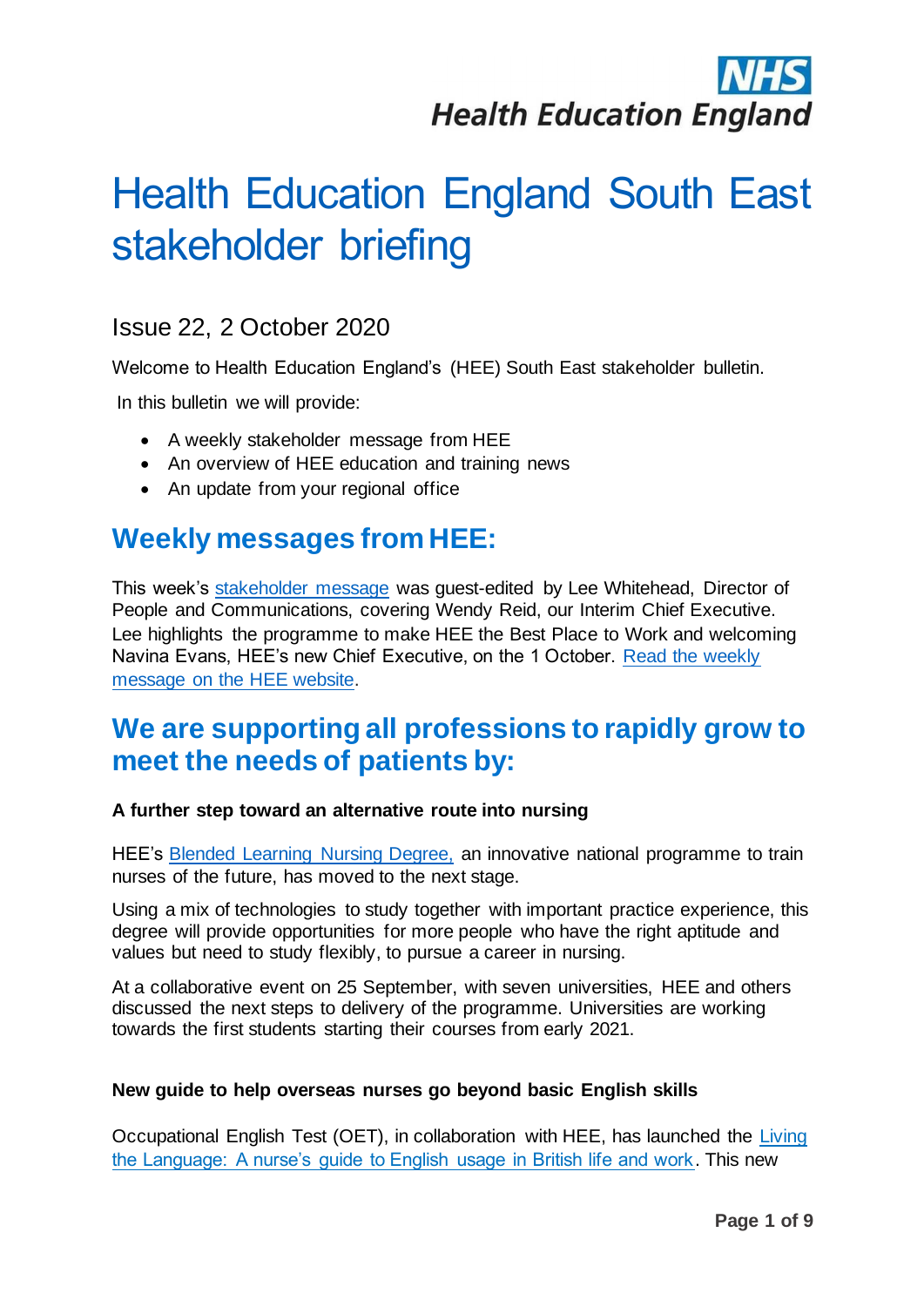

guide aims to help overseas nurses working in the UK healthcare system improve their English language skills.

The guide can be used to help overseas nurses move beyond basic English to become competent communicators at work and at home. It is packed with practical advice and focuses on the communication skills nurses need to adapt, integrate, and settle in faster.

The guide also includes practical advice and guidance on workplace and patient communication. This includes common challenges such as local accents and dialects, person-centred care, and active listening. It also includes tips on the everyday use of British English in social settings and provides help with settling into new multidisciplinary teams and professional cultures. To find out more, [visit the](https://www.occupationalenglishtest.org/l/living-the-language/)  [OET Living the Language webpage.](https://www.occupationalenglishtest.org/l/living-the-language/)

#### **Interim Foundation Pharmacist Programme (IFPP) update**

The IFPP that launched on 24 August, is progressing well, and has recently received its 1000th registrant. This programme is aimed at the 2019/20 cohort of preregistration pharmacists whose training and registration have been disrupted by COVID-19. The programme also provides a unique opportunity to accelerate pharmacists' early years' education and training reform and supports the delivery of the [NHS People Plan for 2020/21.](https://www.england.nhs.uk/publication/we-are-the-nhs-people-plan-for-2020-21-action-for-us-all/)

The IFPP resources are also growing, and in addition to the [handbooks](https://www.hee.nhs.uk/our-work/pharmacy/national-training-offers-pharmacy-professionals/interim-foundation-pharmacist-programme) have which to guide pharmacists and supervisors through the programme, a [brand-new](https://www.hee.nhs.uk/sites/default/files/documents/IFPP%20Learning%20Opportunities%20-%20Mapped%20to%20IFPP%20Learning%20Outcomes%20-%20Sept%202020_1.pdf) guide to [Learning Opportunities](https://www.hee.nhs.uk/sites/default/files/documents/IFPP%20Learning%20Opportunities%20-%20Mapped%20to%20IFPP%20Learning%20Outcomes%20-%20Sept%202020_1.pdf) has also been published. This guide provides provisionally registered pharmacists (and their supervisors) with links to free to access resources that are appropriate to support learning and development throughout the IFPP.

Registration for the IFPP is still open, and the [IFPP programme webpage](https://www.hee.nhs.uk/our-work/pharmacy/national-training-offers-pharmacy-professionals/interim-foundation-pharmacist-programme) provides guidance on eligibility and how to register. The programme team also continues to send weekly updates and to subscribe to receive these, email fpp@hee.nhs.uk, stating IFPP Updates in the subject header.

#### **The deadline for applications to the Topol Programme for Digital Fellowships in Healthcare extended**

The deadline for applications for the Topol Programme for Digital Fellowships in Healthcare has been extended until, Monday 12 October, at 5pm. The decision was made as the NHS will be busy during the second wave of COVID-19, and we want to give as many people as possible a chance to become a Topol Digital Fellow.

If you have a strong interest in making digital health happen, or if you have recently contributed to your organisation's new digital services, consider applying for a Topol Digital Fellow post on the Digital Health [Fellowship Programme webpage.](https://topol.hee.nhs.uk/digital-fellowships/)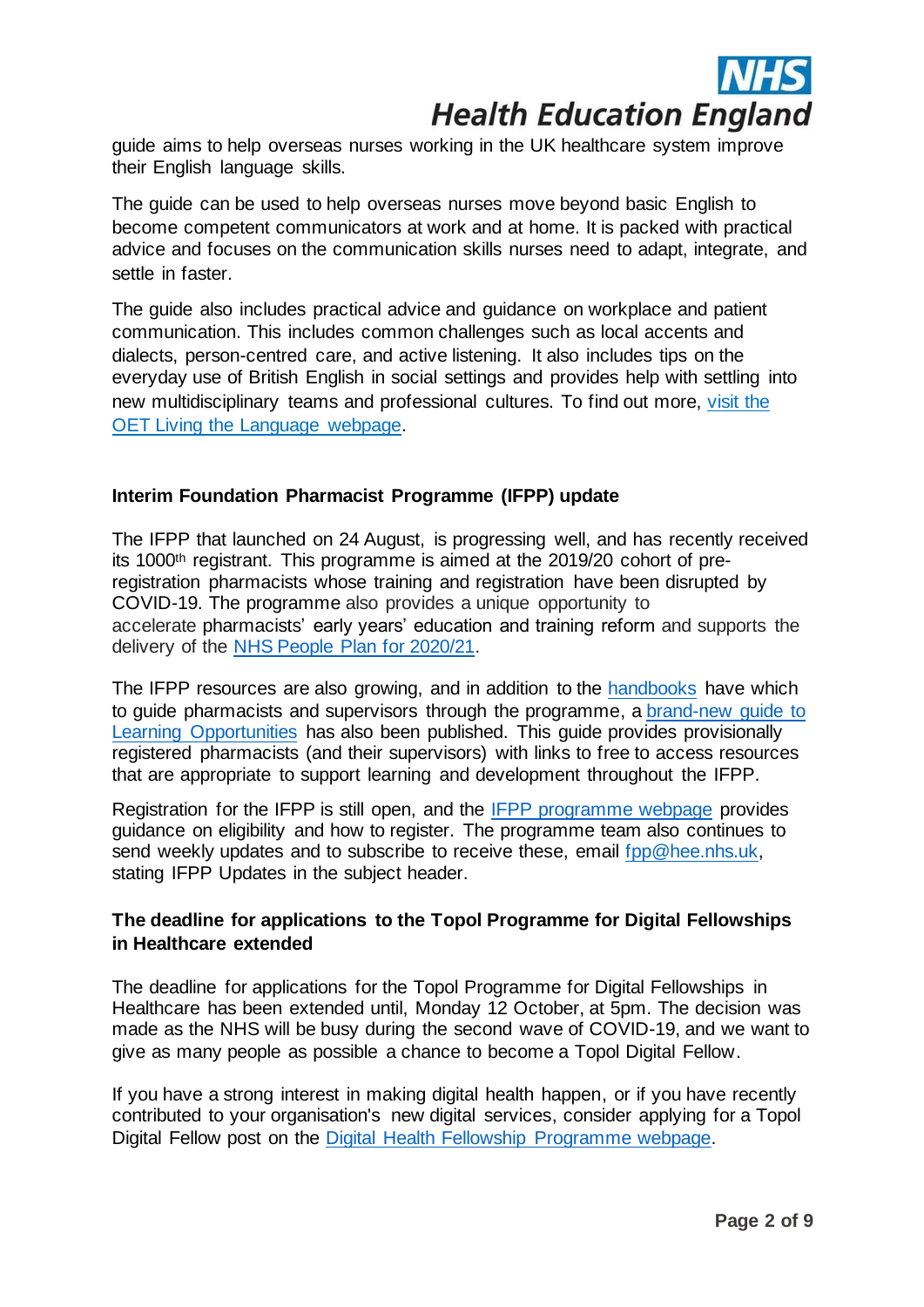## **Health Education England**

## **We are ensuring core HEE work to support our NHS colleagues continues:**

#### **NHS Providers Annual Conference**

HEE's new Chief Executive, from 1 October, Navina Evans, will participate in a plenary panel session at the [NHS Providers Annual Conference](https://nhsproviders.org/annualevents) on 7 October, between 10:40 and 11:20.

Navina will be focusing on the role of digital in the response to COVID-19 and how Trust leaders have accelerated the digital agenda from the board room. The session is aligned to NHS Providers' Digital Boards programme, supported, and funded by both HEE and NHSX.

#### **How the BMJ Best Practice decision-making tool can help the changing workload of clinicians**

The award-winning [BMJ Best Practice clinical decision-making tool](https://www.bmj.com/company/hee/) is available to all NHS healthcare staff in England for free at the point of care thanks to a national subscription funded by HEE.

In recent a [BMJ Best Practice blog,](https://bestpractice.bmj.com/info/clinical-decision-support-for-better-quality-care) Prof Sheona MacLeod, HEE Interim Medical Director, and Dr Kieran Walsh, BMJ Clinical Director, discuss the importance of making up to date evidence-based medical information available to all healthcare professionals so that they can make the most informed decisions possible for the benefit of patients.

Further [BMJ practice series blogs](https://bestpractice.bmj.com/info/clinical-decision-support-for-better-quality-care) will be released on 5 and 12 October 2020.

#### **Accessible information resources for use by front-line staff when working with people with different needs**

As we see cases of COVID-19 in the community increase, we thought it may be useful to remind you of the [HEE Library and Knowledge Services website.](https://library.nhs.uk/) The website hosts information resources which front-line staff can use to help them communicate effectively with patients, clients, and their families around Coronavirus.

The website resources all meet the accessible information standard and include easy read, sign language, and Makaton formats as well as other communication guidance. To access these resources, [visit the HEE Library and Knowledge Services](https://library.nhs.uk/)  [website.](https://library.nhs.uk/)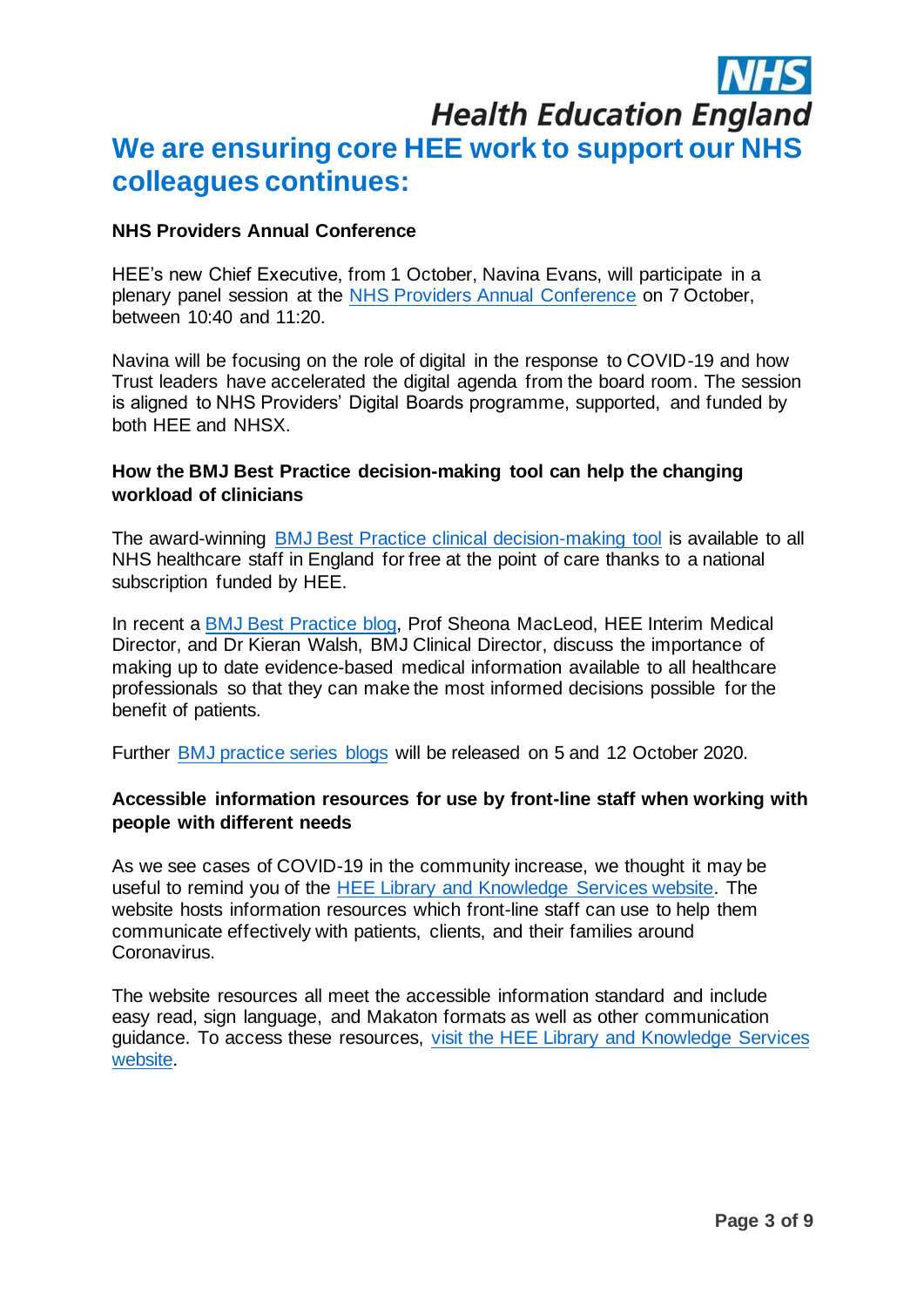

#### **New Fellowship launched by the National School of Healthcare Science (NHSC)**

In collaboration with the NHSC, Office of the Chief Scientific Officer for NHS England and Improvement, the National Institute for Health Research, and the Devices for Dignity MedTech Co-operative are launching the [Healthcare Science Innovation](https://nshcs.hee.nhs.uk/programmes/healthcare-science-innovation-fellowships/)  [Fellowship scheme.](https://nshcs.hee.nhs.uk/programmes/healthcare-science-innovation-fellowships/)

The Fellowship scheme will build system capacity to increase medical device regulatory and standards expertise and innovation capabilities for the introduction of appropriate technologies to benefit cancer patients in primary or secondary care settings. With the prevalence of cancer forecast to increase, the [Cancer Workforce](https://www.hee.nhs.uk/our-work/cancer-workforce-plan)  [Plan](https://www.hee.nhs.uk/our-work/cancer-workforce-plan) has recognised the potential for scientific and technological innovations to transform care.

To find out more about the Fellowship, [visit the Healthcare Science Innovation](https://nshcs.hee.nhs.uk/programmes/healthcare-science-innovation-fellowships/)  [Fellowship scheme webpage.](https://nshcs.hee.nhs.uk/programmes/healthcare-science-innovation-fellowships/)

#### **Deep dive into our allied health professions (AHP)**

Over September, we held a series of [AHP webinars,](https://www.hee.nhs.uk/our-work/allied-health-professions/helping-ensure-essential-supply-ahps/ahp-faculties) each focusing on three AHPs. We looked at the current national challenges for each profession, along with the perspective of the professional bodies, and looked at profession-specific workforce data.

The webinars delivered were:

- AHP Workforce webinar 1: Occupational Therapy, Podiatry, and Art Therapy
- AHP Workforce webinar 2: Physiotherapy, Operating Department Practitioners, and Orthoptists
- AHP Workforce webinar 3: Dietetics, Drama Therapy, and Paramedics
- AHP Workforce webinar 4: Speech and Language Therapy, Music, Therapy and Prosthetists, and Orthotists
- AHP Workforce webinar 5: Diagnostic Radiography, Therapeutic Radiography, and Osteopaths

To watch the webinar recordings and access the slides, visit the [AHP Faculty](https://www.hee.nhs.uk/our-work/allied-health-professions/helping-ensure-essential-supply-ahps/ahp-faculties)  [webpage,](https://www.hee.nhs.uk/our-work/allied-health-professions/helping-ensure-essential-supply-ahps/ahp-faculties) and scroll to the bottom of the webpage, and then click the  $+$  sign under AHP Workforce Webinars.

#### **[Return to practice webinar: supporting allied health professionals \(AHP\)](https://teams.microsoft.com/l/meetup-join/19%3ameeting_NGRhNTU2YmUtMWQ5My00OGQyLWIwMjQtMjZhOWMwZWU3ZmZl%40thread.v2/0?context=%7b%22Tid%22%3a%22ffa7912b-b097-4131-9c0f-d0e80755b2ab%22%2c%22Oid%22%3a%224390cd43-72b6-4b6d-9b06-9200d6ff8d5e%22%2c%22IsBroadcastMeeting%22%3atrue%7d)  [workforce supply across systems](https://teams.microsoft.com/l/meetup-join/19%3ameeting_NGRhNTU2YmUtMWQ5My00OGQyLWIwMjQtMjZhOWMwZWU3ZmZl%40thread.v2/0?context=%7b%22Tid%22%3a%22ffa7912b-b097-4131-9c0f-d0e80755b2ab%22%2c%22Oid%22%3a%224390cd43-72b6-4b6d-9b06-9200d6ff8d5e%22%2c%22IsBroadcastMeeting%22%3atrue%7d)**

Join our [AHP return to practice webinar on Tuesday 6 October,](https://www.hee.nhs.uk/our-work/return-practice-allied-health-professionals-healthcare-scientists) 15:00-16:30, where we will be looking at ways to maximise return to practice by NHS Trusts, Sustainability and Transformation Partnerships (STPs) and Integrated Care Systems (ICSs) to support local AHP priorities. Supporting AHP return to practice is a key action for organisations and systems to increase their AHP workforce supply to meet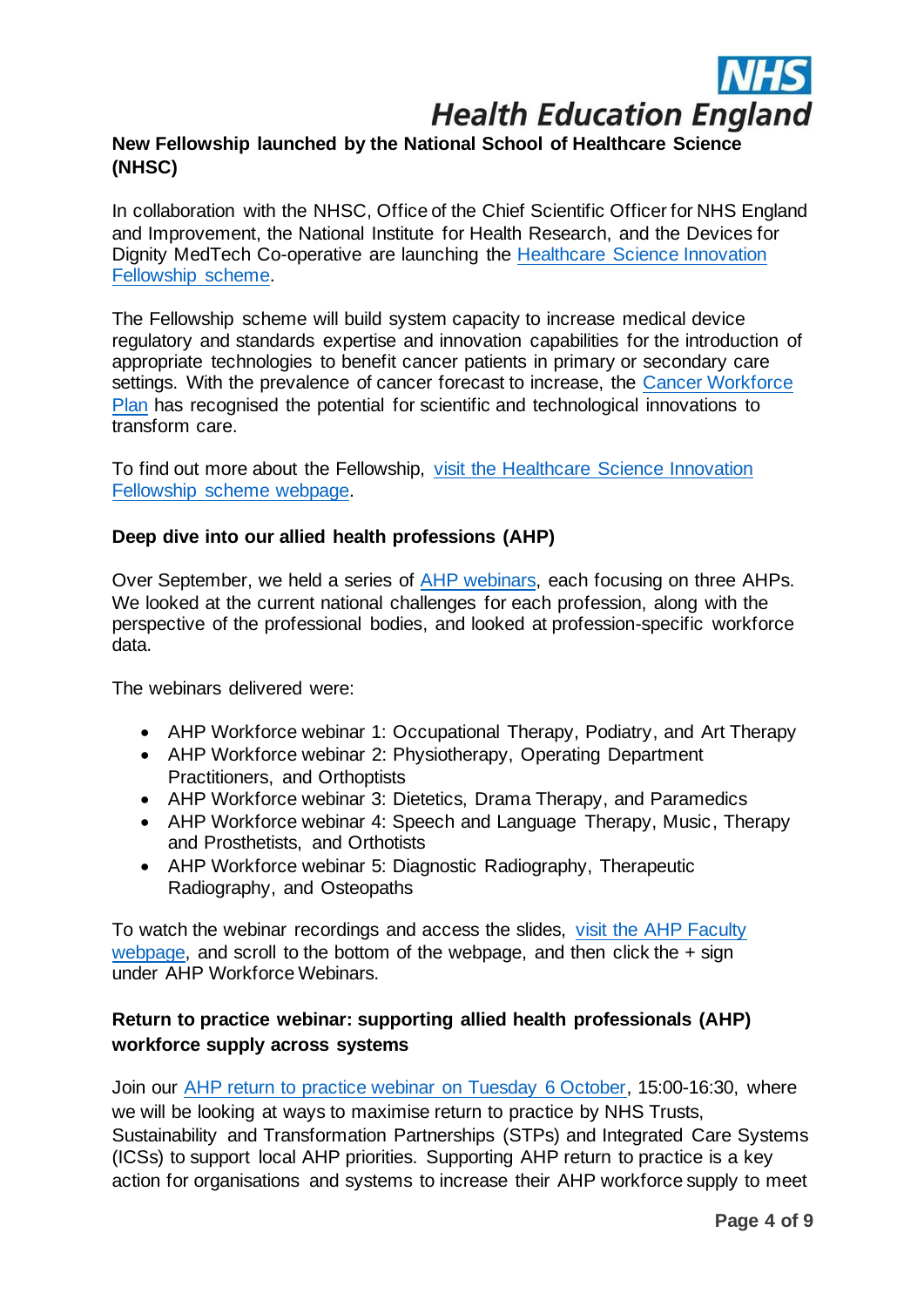

local service delivery and transformation plans. To find out more, visit the [AHP return](https://www.hee.nhs.uk/our-work/return-practice-allied-health-professionals-healthcare-scientists)  [to practice webpage.](https://www.hee.nhs.uk/our-work/return-practice-allied-health-professionals-healthcare-scientists) 

#### **Nursing in Social Care film**

We are delighted and excited to release our new [Nursing is Social Care video.](https://www.hee.nhs.uk/our-work/nursing-social-care-0) The seven-minute video was filmed at Wren Hall and Landermeads nursing homes in Nottingham.

The film showcases the role of nursing in social care and we hope it will attract nurses and nursing associates who want to work in this rewarding sector. It also conveys the passion for what they do, the varied nature of the career, and how social care nursing is about supporting people in the long term, building relationships that are not always possible in the acute sector.

#### **Participate in user research – HEE National Website Platform**

HEE is developing a new National Website Platform digital service that aims to replace the multiple website management systems across HEE with a single platform for all HEE websites, including national, regional, local, and programme *–* similar to gov.uk. When the service becomes available, it will offer a better user experience and improved accessibility.

HEE is keen to provide a digital service that is fit for purpose and meets user and stakeholder needs. If you are a user of any HEE website, please get involved in user research and testing activities and subscribe to the [National Website Platform](https://forms.office.com/Pages/ResponsePage.aspx?id=K5Gn_5ewMUGcD9DoB1Wyq62_imvDlFpPhawBoObID1NUOVhXS05EUU5aQUo5SEJMVjFZSjdWRTI3MCQlQCN0PWcu)  [Stakeholder Involvement Databank.](https://forms.office.com/Pages/ResponsePage.aspx?id=K5Gn_5ewMUGcD9DoB1Wyq62_imvDlFpPhawBoObID1NUOVhXS05EUU5aQUo5SEJMVjFZSjdWRTI3MCQlQCN0PWcu)

For further information and queries, email [parah.orakpo@hee.nhs.uk.](mailto:email parah.orakpo@hee.nhs.uk)

## **We are making sure all professions have the training they need to make a difference:**

#### **HEE e-Learning for Healthcare (e-LfH) updates**

The [e-LfH](https://www.e-lfh.org.uk/) team, alongside key partners, have recently added and updated the following e-learning programmes:

- [COVID-19 recovery and rehabilitation resource](https://www.e-lfh.org.uk/programmes/covid-19-recovery-and-rehabilitation/)
- [New Midwifery Continuity of Carer resource](https://www.e-lfh.org.uk/programmes/midwifery-continuity-of-carer/)
- [e-learning for Community Carers -](https://www.e-lfh.org.uk/programmes/hydration-in-older-people/) Hydration in Older People
- [New Personal Health Budgets e-learning programme](https://www.e-lfh.org.uk/programmes/personal-health-budgets/) a resource to support personalised care for those with complex needs
- [New e-learning on tackling homelessness](https://www.e-lfh.org.uk/programmes/tackling-homelessness/) a resource to support the health and care workforce to prevent and relieve homelessness.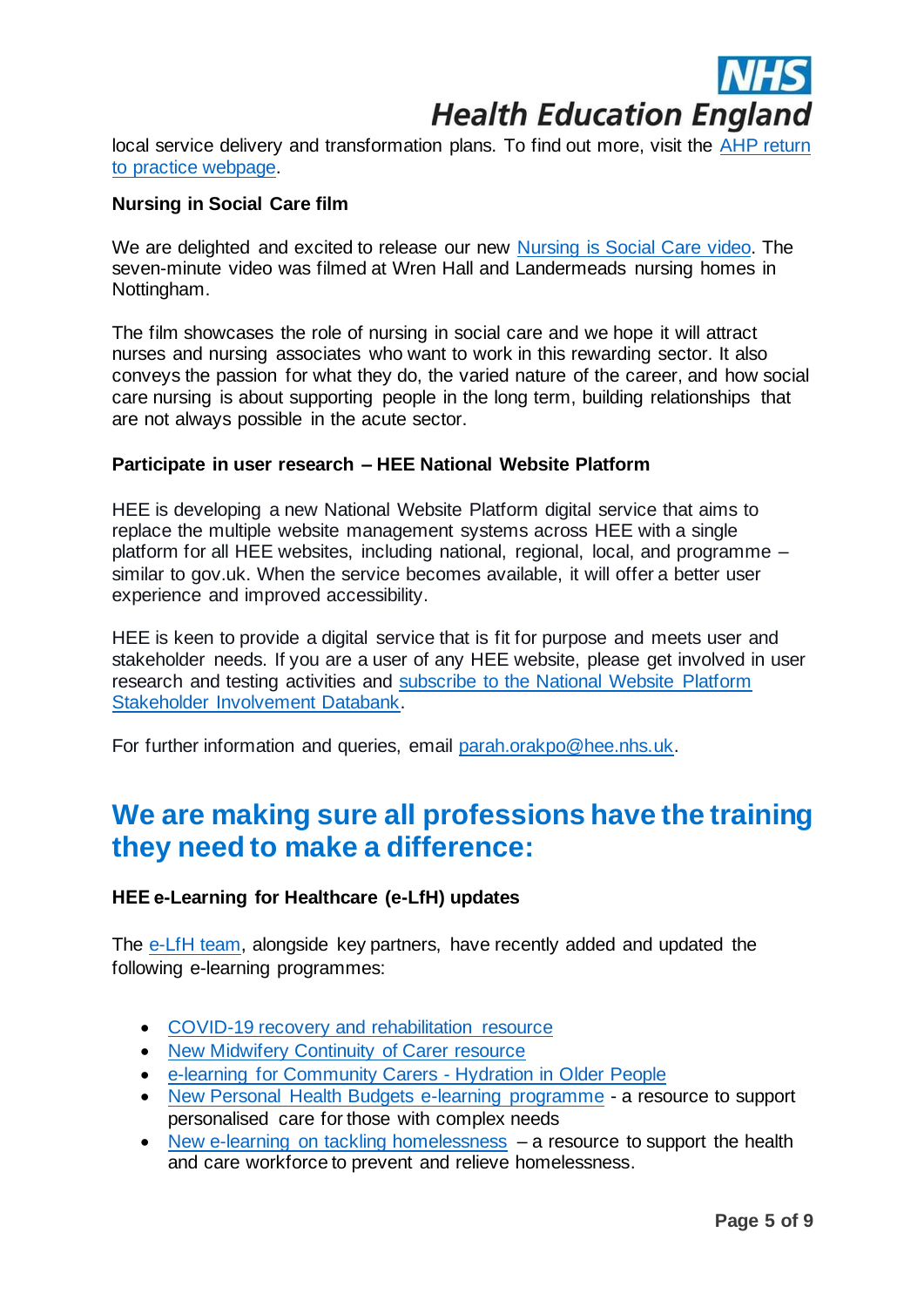# **Health Education England**

#### **The return of face-to-face simulation training**

HEE's Technology Enhanced Learning (TEL) team recently announced the release of the [COVID-19 toolkit for safe simulation in health and care.](https://www.hee.nhs.uk/sites/default/files/documents/COVID-19%20toolkit%20for%20safe%20simulation.pdf) The second part of this guidance, [National guidance for safe delivery of Simulation-Based Education,](https://www.hee.nhs.uk/sites/default/files/documents/National%20framework%20for%20simulation%20based%20education.pdf) has now been published. This new document develops some of the ideas introduced in the toolkit.

We would like to hear from anyone who is building experience and expertise by using techniques, such as remote access live observation and feedback, videoassisted simulation activities, or other forms of immersive technology to enhance simulation-based learning. To get in touch, email [tel@hee.nhs.uk](mailto:tel@hee.nhs.uk) using #SimRestart in the subject line.

## **Additional updates**

#### **Registered nurse degree apprenticeships (RNDA) update**

Following feedback from employers, new resources have been added to the Skills for Health [RNDA webpage](https://haso.skillsforhealth.org.uk/news/registered-nurse-degree-apprenticeship-resources/) to support accessing the funding available for this initiative. These include links to the previously circulated resources such as the stakeholder engagement event presentations, the FAQ's, procurement guidance and a new [return on investment cost calculator](https://www.rndacost.com/) to support writing business cases.

Please remember, the deadline is Monday 5 October for the first collection of expressions of interest and for more information email, [nursingapprenticeproject@hee.nhs.uk.](mailto:nursingapprenticeproject@hee.nhs.uk)

#### **Psychological Professions Networks (PPNs) virtual events in November**

The [PPNs across England](https://www.ppn.nhs.uk/) have joined forces to host the first ever Psychological Professions Week, a week of FREE virtual events taking place 16-20 November 2020.

Registrations to participate will be opening soon, so please save the date and register to become a member for free on the [PPN South East website](https://kss-ppn.nhs.uk/) and [connect](https://twitter.com/se_ppn)  [with @se\\_ppn on Twitter.](https://twitter.com/se_ppn)

#### **Nominations open for 2020 Our Health Heroes - including Apprentice of the Year**

First launched in 2016, the national Our Health Heroes awards is dedicated to shining a light on the healthcare support workforce. This year, hundreds of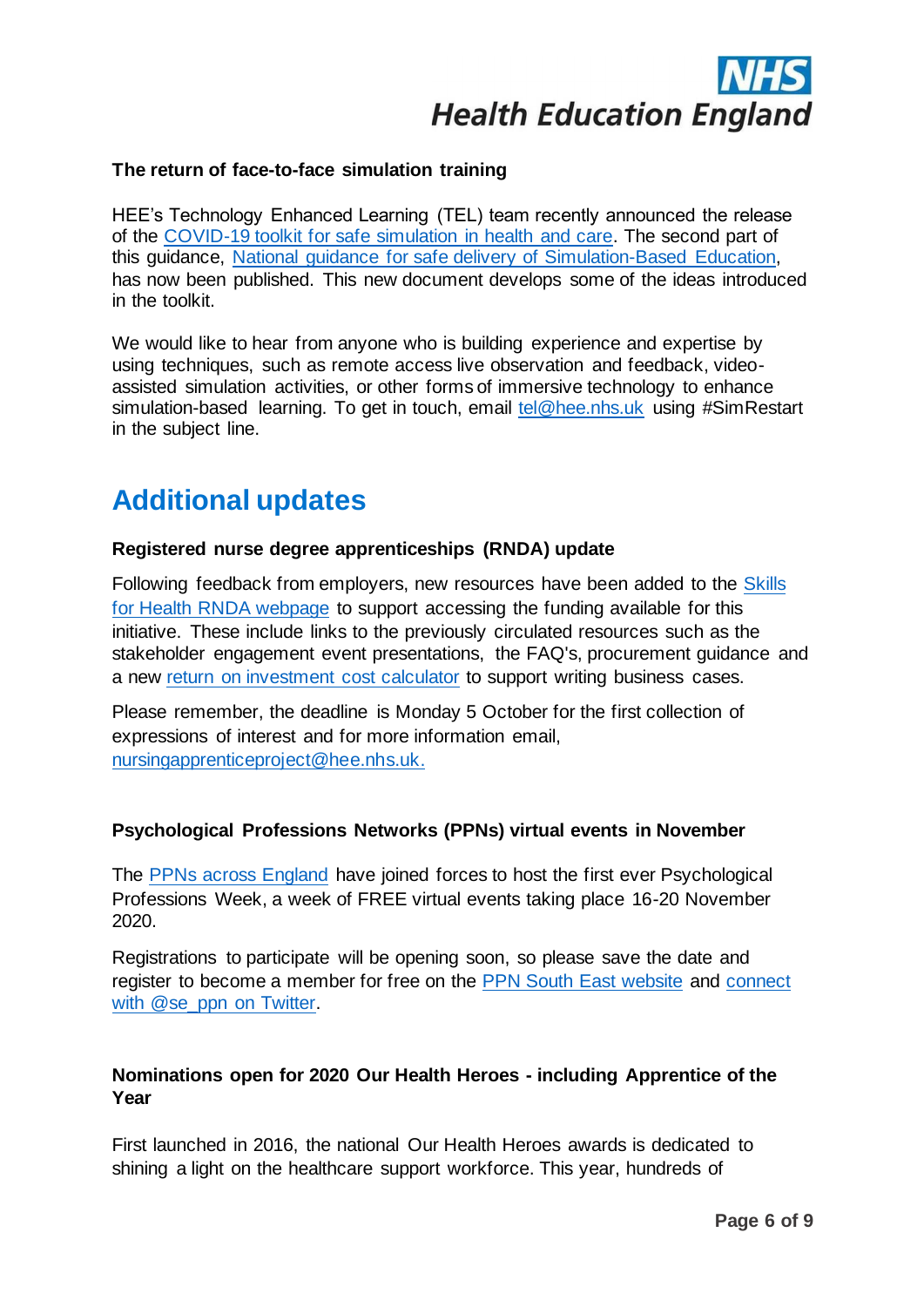

nominations are expected from the staff and the public, as we recognise the herculean efforts of our NHS and social care people in 2020. There are nine categories for 2020 including 'Apprentice of the Year', and it would be great to see nominations from the South East region.

Further details are available by visiting the [Skills for Health Our Health Heroes](https://www.skillsforhealth.org.uk/ohh-2021)  [webpage.](https://www.skillsforhealth.org.uk/ohh-2021)

#### **Understanding the work experience and preparation to work landscape**

The HEE Widening Access and Participation team delivered a [Work Experience](https://healtheducationengland.sharepoint.com/:f:/s/StakeholderRepository-KSS/EoYkkiXOy8VKhFKDUeVbw1gB6C4LZAlbm2FgN6jgdKamsQ?e=9I2k6J)  [team live event](https://healtheducationengland.sharepoint.com/:f:/s/StakeholderRepository-KSS/EoYkkiXOy8VKhFKDUeVbw1gB6C4LZAlbm2FgN6jgdKamsQ?e=9I2k6J) on 16 September focusing on the development of a new work experience network and launch of the [Preparation to Work directory.](https://healtheducationengland.sharepoint.com/:w:/s/StakeholderRepository-KSS/EU-eOU8vBPNJhDHOM0qZj3UBUqRd1FIZRRuYuog-AoWJOQ?e=tg3iQ8)

The event also detailed initiatives including the Department of Health and Social Care funded national Prince's Trust programme to bring 10,000 young people into employment in health and social care by 2024 through their [Get Started, Get into](https://healtheducationengland.sharepoint.com/:b:/s/StakeholderRepository-KSS/EVmXtfGkTTlMgn6H9Vt89B0Bvoon6TJJdlhaBhGJ2yJxjA?e=uhpNcT)  [and mentoring programmes.](https://healtheducationengland.sharepoint.com/:b:/s/StakeholderRepository-KSS/EVmXtfGkTTlMgn6H9Vt89B0Bvoon6TJJdlhaBhGJ2yJxjA?e=uhpNcT)

These programmes can support the recruitment of young people into all entry level roles including Health Care Assistants and complement other youth employment programmes including the Government's Kickstart programme.

If you would like to find out more about these initiatives, contact Mike Bailey, National Programme Lead – Prince's Trust Programme by emailing [Michael.Bailey@hee.nhs.uk.](mailto:Michael.Bailey@hee.nhs.uk)

### **Regional updates**

#### **HEE South East Physician Associate (PA) Advocate**

We would like to welcome to Tahir Akbar, joining HEE to support organisations understand the role of [Physician Associates,](https://www.healthcareers.nhs.uk/explore-roles/medical-associate-professions/roles-medical-associate-professions/physician-associate) and engage them in exploring the opportunities and potential benefits of employing these roles within their own teams.

Tahir, a Consultant Gastroenterologist working in Hampshire Hospitals NHS Foundation Trust, has seen first-hand how PAs have provided a workforce solution locally and is passionate about sharing this with others.

Tahir says:

*"We have been really lucky to have 6 PAs working with our inpatient medical teams at Hampshire Hospitals NHS Foundation Trust. They have boosted our workforce numbers and brought with them a different skill set and experience to the multidisciplinary team!"* 

Tahir will initially be focussing his work across Hampshire, Isle of Wight, Buckinghamshire, Oxfordshire and Berkshire West, and Dorset in the South West,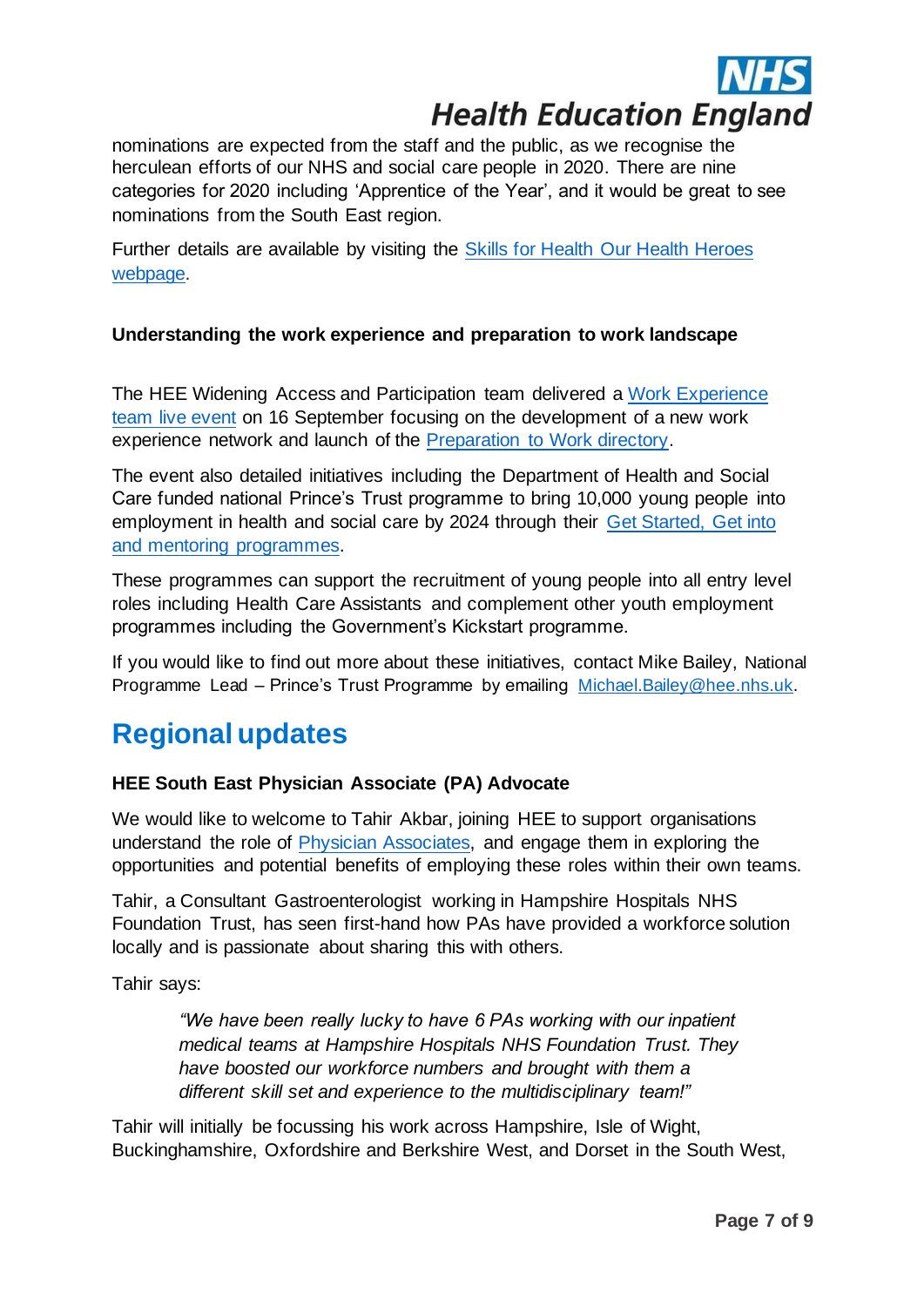

and is looking to contact colleagues in primary and secondary care. He will be hosting a webinar in November to share and learn about this key role.

For more information, please contact [tahir.akbar@hhft.nhs.uk](mailto:tahir.akbar@hhft.nhs.uk) or [physicianassociates.wx@hee.nhs.uk.](mailto:physicianassociates.wx@hee.nhs.uk)

#### **Expression of interest by Friday 9 October for Psychological wellbeing practitioner (PWP) apprenticeship funding**

The [PWP apprenticeship](https://www.instituteforapprenticeships.org/apprenticeship-standards/psychological-wellbeing-practitioner/) is now live. Due to high levels of interest we are looking to procure a training provider for this programme. This would allow those organisations who are ready to go, to access provision through NHS contracts and to allow the opportunity for trusts to influence the programme.

It has been confirmed that apprentices will be 100% salary funded by HEE and CCGs in the same way that other Improving Access to Psychological Therapies (IAPT) trainees are funded. They are expected to be employed at band 4 during training, and progress on to NHS Agenda for Change Band 5 upon completion. Note, this is only for apprentices in IAPT services.

Expressions of interest in this apprenticeship need to be sent to [elaine.lancaster@hee.nhs.uk,](mailto:elaine.lancaster@hee.nhs.uk) by Friday 9 October 2020. The expression should include the following information:

- Name of organisation and contact name/details.
- Potential annual numbers (please include for this year/next year and following years).
- Delivering IAPT services (Please give brief details).
- Proposed cohort start date.

This information will be reviewed, the aim is to start the tender process mid-October aiming to formally appoint provider(s) by the end of November to allow time to plan for cohorts starting in Spring 2021.

#### **Participate in South East research to understand the value of Public Health Practitioner registration**

Are you responsible for the employment of Public Health Practitioners in the South East either as a line manager, Director of Public Health (or equivalent senior role), or workforce development manager? If so, we would like to talk with you.

HEE has funded a project to understand the attitudes, policy, and practice of employers towards practitioner registration with the UK Public Health Register (UKPHR). Your participation would help in understanding the value and barriers to UKPHR registration.